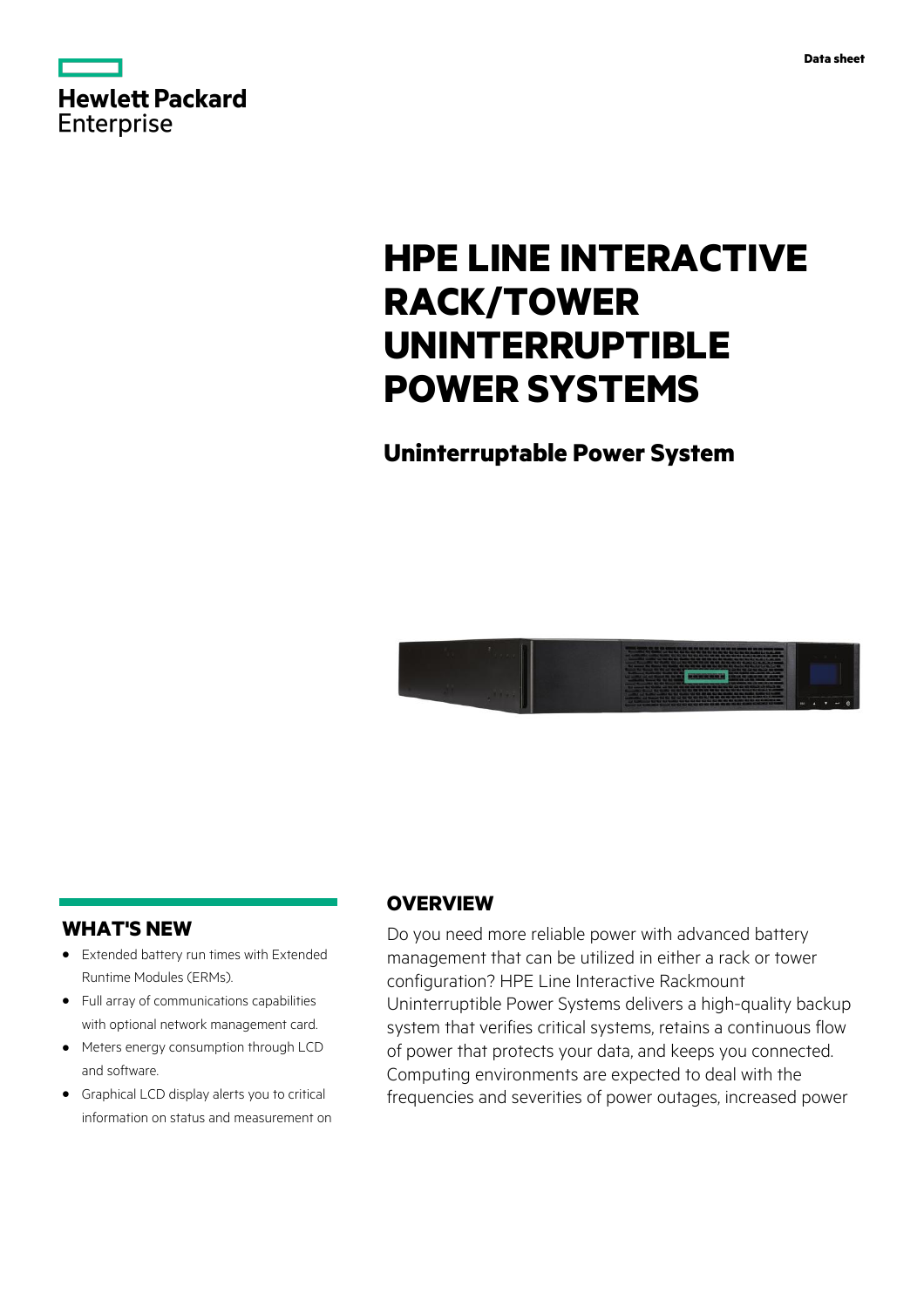**Data sheet** Page 2

a single screen.

demands from the public and private cloud, software as a service (SaaS), and mobile computing plus online services and applications while maintaining tight cost controls. The HPE Line Interactive Rackmount Uninterruptible Power Systems safeguards the steady flow of clean and protected power within your computing environment that has the optional capacity to manage your IT equipment while running at peak power efficiency.

### **FEATURES**

#### **Designed for Simple, Fast Integration and Use**

The HPE Line Interactive Rackmount Uninterruptible Power Systems delivers industry leading LCD offers a graphical interface which provides critical UPS information in a single screen view.

Up to four extended runtime modules can be quickly added to the UPS configuration that extends your UPS by a factor of 15x[1] or more.

Batteries can be hot-swapped safely without shutting down equipment.

#### **Increased Efficiency and Capacity to Maintain Uptime and Business Continuity**

The HPE Line Interactive Rackmount Uninterruptible Power Systems protect devices by providing up to 14%[2] more wattage compared to traditional uninterruptible power supplies.

Enhanced Battery Management (EBM) technology delivers up to 50%[3] longer battery life.

Industry leading efficiency of up to 99%[4] helps to certify minimal power loss and lower power costs.

#### **Optional Power Management and Monitoring**

The HPE Line Interactive Rackmount Uninterruptible Power Systems allow remote access through an optional 1GbE network management card enabling widespread connectivity with most user networks.

Our web-based management application, HPE Power Protector, allows you to monitor, manage, and control a single UPS both locally and remotely.

Outlet switching and metering at the load segment lets you to monitor, control and prioritize access to the UPS.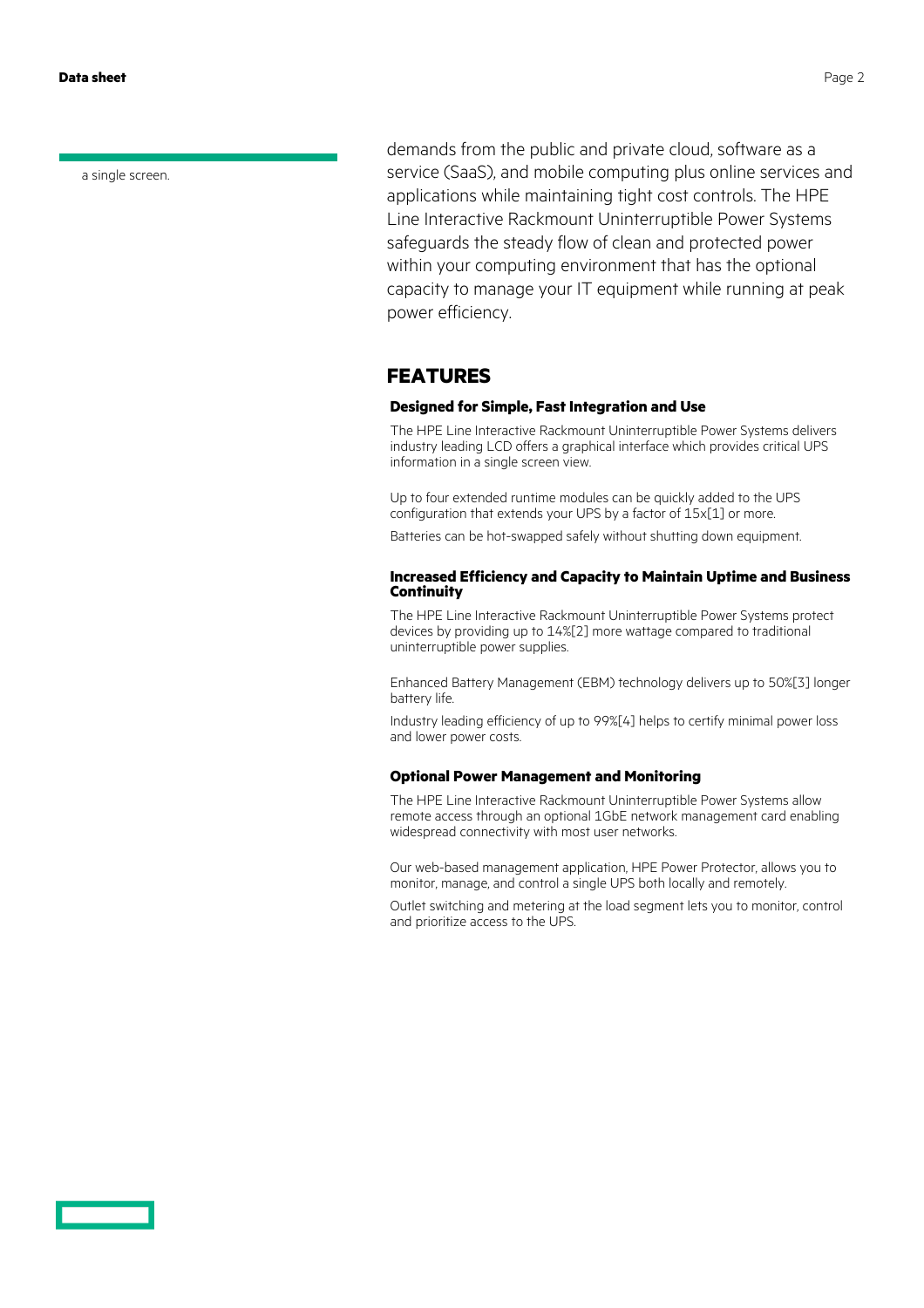<u>and the second part of the second part of the second part of the second part of the second part of the second part of the second part of the second part of the second part of the second part of the second part of the seco</u>

### **Technical specifications HPE Line Interactive Rack/Tower Uninterruptible Power Systems**

| <b>Form factor</b>                 | Rack or Rack/Tower                                                                              |
|------------------------------------|-------------------------------------------------------------------------------------------------|
| <b>Power output</b>                | $1k - 5kVA$                                                                                     |
| <b>Power distribution</b>          | Single Phase                                                                                    |
| <b>UPS Battery type</b>            | Maintenance-free, sealed, valve-regulated lead acid (VRLA)                                      |
| <b>Product Dimensions (metric)</b> | Varies by model                                                                                 |
| Weight                             | Varies by model                                                                                 |
| Warranty                           | The HPE UPS is covered by a three year warranty, with the first year including parts and labor. |